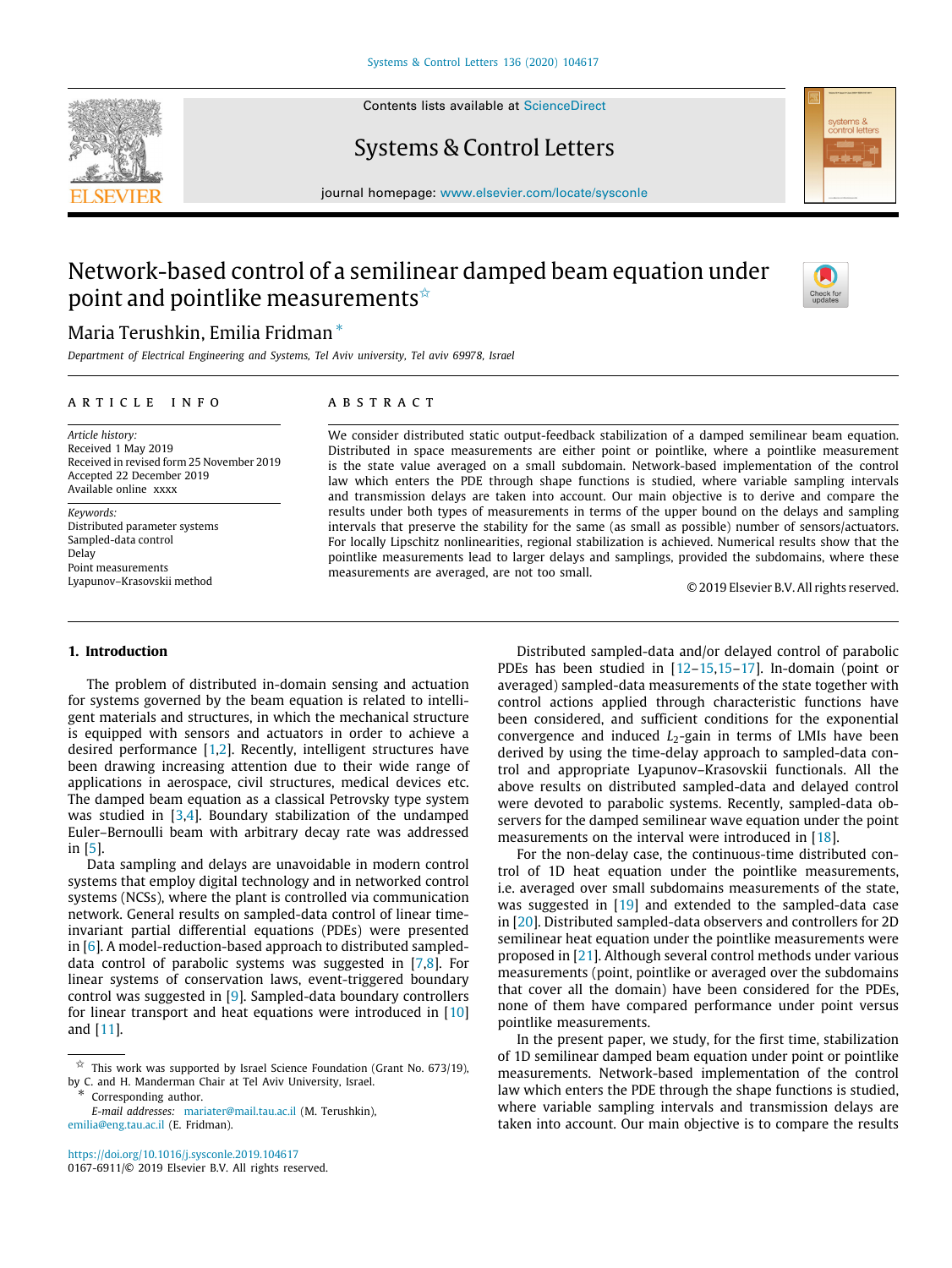under both types of measurements (point and pointlike) in terms of the upper bound on the delays and sampling intervals that preserve the stability for the same (as small as possible) number of sensors/actuators. Under the pointlike measurements, the Linear Matrix Inequalities (LMIs) are derived via the direct Lyapunov– Krasovskii approach (which is applicable also to  $H_{\infty}$  control [\[12,](#page-8-11) [13](#page-8-18)[,21\]](#page-8-17)), whereas under the point measurements, the Lyapunov– Krasovskii approach is combined with Halanay's inequality (as in  $[14]$  $[14]$  $[14]$ ).

For locally Lipschitz nonlinearities, regional stabilization is achieved and we find a bound on domain of attraction. Sufficient conditions in terms of LMIs for the exponential stability of the closed-loop system are provided by using the time-delay approach to networked control systems. Numerical results show that the pointlike measurements lead to larger delays and samplings provided the subdomains, where these measurements are averaged, are not too small.

Some preliminary results for network-based control of damped beam equation with globally Lipschitz nonlinearities were presented in [\[22\]](#page-8-20).

**Notation** Throughout the paper the notation *P* > 0 with  $P \in \mathbb{R}^{n \times n}$  means that *P* is symmetric and positive definite. The symmetric elements of a symmetric matrix will be denoted by ∗. Functions, continuous (continuously differentiable) in all arguments, are referred to as of class  $\mathcal C$  (of class  $\mathcal C^1$ ).  $L^2(0,\pi)$  is the Hilbert space of square integrable functions  $z(\xi)$ ,  $\xi \in [0, \pi]$ with the corresponding norm  $||z||_{L^2} = \sqrt{\int_0^{\pi} z^2(\xi) d\xi}$ .  $\mathcal{H}^1(0, \pi)$ is the Sobolev space of absolutely continuous scalar functions  $z:[0,\pi]\rightarrow \mathbb{R}$  with  $\frac{dz}{d\xi}\in L^2(0,\pi)$ .  $\mathscr{H}^2(0,\pi)$  is the Sobolev space of scalar functions  $z : [0, \pi] \to \mathbb{R}$  with absolutely continuous  $\frac{dz}{d\xi}$ and with  $\frac{d^2z}{d\xi^2}\in L^2(0,\pi)$ .

#### **2. Problem formulation and preliminaries**

Consider the semilinear, damped beam equation

$$
z_{tt}(x, t) = -z_{xxxx}(x, t) - \beta z_t(x, t) + \rho(z(x, t), x, t)
$$
  
+ 
$$
\sum_{j=1}^{N} \chi_j(x)u_{jk}(t), \quad t \ge t_0, \ x \in (0, \pi),
$$
 (2.1)

under the boundary conditions

$$
\begin{cases}\n z(0, t) = z_x(0, t) = 0, \\
 z(\pi, t) = z_x(\pi, t) = 0,\n\end{cases}
$$
\n(2.2)

or

 $\sqrt{2}$  $z(0, t) = z_{xx}(0, t) = 0,$  $z_x(\pi, t) = z_{xxx}(\pi, t) = 0,$ (2.3)

and the initial conditions

$$
\begin{cases}\n z(x, 0) = z_1(x), \\
 z_t(x, 0) = z_2(x).\n\end{cases}
$$
\n(2.4)

Here  $z(x, t) \in \mathbb{R}$  is the state (modeling the beam height position),  $u_{ik}(t)$  is the control input,  $\beta > 0$  is the damping coefficient (the damping is proportional to an angle of inclination of the center of the beam). It is assumed that  $\rho$  is of class  $\mathcal{C}^2$  and satisfies  $\rho(0, x, t) \equiv 0.$ 

In Section [3](#page-2-0) we consider the case of globally Lipschitz in *z* nonlinearity  $\rho$ . We assume that

$$
\phi_m \le \rho_z(z, x, t) \le \phi_M \quad \forall z, x, t. \tag{2.5}
$$

Then

$$
\rho(z, x, t) = \phi(z, x, t)z, \quad \phi = \int_0^1 \rho_z(\theta z, x, t) d\theta. \tag{2.6}
$$



<span id="page-1-0"></span>**Fig. 1.** Networked system.

<span id="page-1-3"></span>The later implies

$$
\phi_m \le \phi \le \phi_M \tag{2.7}
$$

for all *z*, *x*, *t*, where  $\phi_m$  and  $\phi_M$  are known bounds. In Section [4](#page-6-0) we consider the case of locally Lipschitz  $\rho$ , where ([2.7](#page-1-0)) holds for  $|z|$  < *D*, where *D* is some constant.

Boundary conditions ([2.2](#page-1-1)) correspond to a beam with both ends clamped, whereas boundary conditions ([2.3](#page-1-2)) correspond to a pinned (hinged) end at  $x = 0$  and a guided (sliding) end at  $x = \pi$ .

Let the points  $0 = x_0 < x_1 < \cdots < x_N = \pi$  divide the domain  $\Omega = [0, \pi]$  into *N* sampling domains  $[x_{i-1}, x_i] = \Omega_i$ ,  $j =$ 1, . . . , *N*, with the characteristic functions

$$
\chi_j(x) = \left\{ \begin{array}{ll} 1, & x \in \Omega_j, \\ 0, & x \notin \Omega_j, \end{array} \right. \quad j = 1, \dots, N. \tag{2.8}
$$

The size of the domains may be variable, but bounded

$$
x_j - x_{j-1} \triangleq \Delta_j \leq \Delta.
$$

A sensor and an actuator are placed in each domain  $\varOmega_{j}.$ 

We consider a network-based control, where measurements from sensors to controller and control signals from the controller to actuators are transmitted through communication network (see [Fig.](#page-1-3) [1\)](#page-1-3). Let

$$
0=s_0
$$

<span id="page-1-4"></span>be the sampling time instants on the side of sensors. The sampling intervals in time may be variable, but have a known bound  $0 <$  $s_{k+1} - s_k \leq MATI$ ,  $k = 0, 1, \ldots$ , where MATI is Maximum Allowable Transmission Interval. The total round-trip transmission time-varying delays from sensors to actuators is  $\eta_k \leq MAD$ , where MAD is the Maximum Allowable Delay. The updating time of the actuators is  $t_k = s_k + \eta_k$  and we assume that  $t_k < t_{k+1}$ ,  $k =$  $0, 1, \ldots$ 

<span id="page-1-1"></span>We consider two types of measurements for all  $j = 1, ..., N$ ,  $k =$ 0, 1, 2, . . .: *pointlike* measurements

<span id="page-1-5"></span><span id="page-1-2"></span>
$$
y_j = \int_{\Omega_j} c_j(\xi) z(\xi, s_k) d\xi, \qquad (2.9)
$$

<span id="page-1-7"></span>
$$
c_j(x) = \begin{cases} \varepsilon_j^{-1}, & x \in \Omega_j^y \\ 0, & \text{elsewhere} \end{cases} \tag{2.10}
$$

where  $\Omega_j^y$  is subinterval of  $\Omega_j$  of the length  $\varepsilon_j$  (see [Fig.](#page-2-1) [2\)](#page-2-1) and  $\varepsilon_j \leq \varepsilon$  with some  $\varepsilon \in (0, \Delta)$ , or *point* measurements in the middle of Ω*<sup>j</sup>*

<span id="page-1-6"></span>
$$
y_j = z(\hat{x}_j, s_k), \quad \hat{x}_j = \frac{x_{j-1} + x_j}{2}.
$$
 (2.11)

For less conservative results and adequate comparison, both measurements are centered with respect to  $\Omega_j$ .

**Remark 2.1.** Note that in many cases a sensor cannot measure exactly in one point: the measuring device relies on some physical phenomenon and, in fact, the sensor measures an average over a certain region occupied by the measuring device.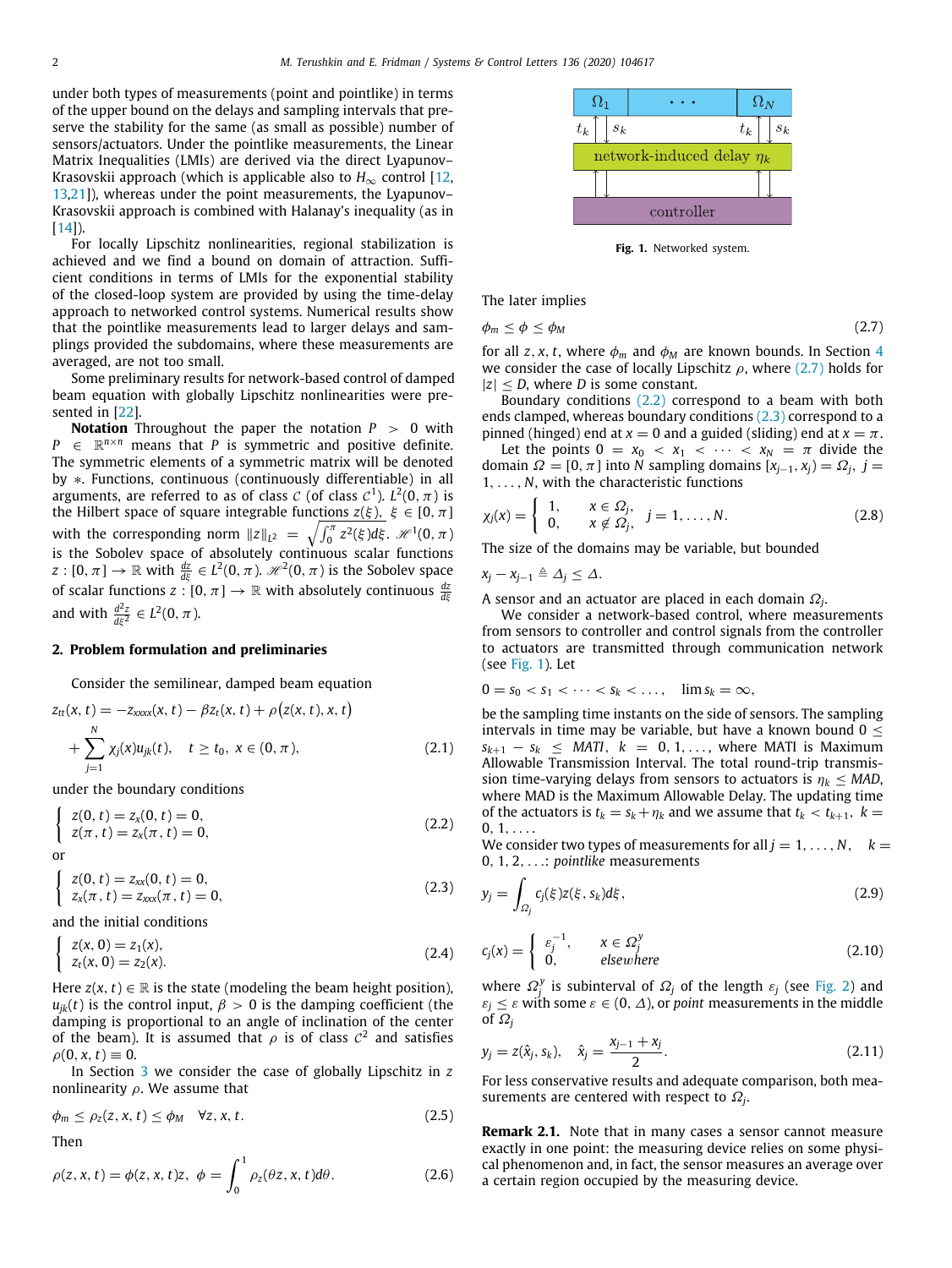

**Fig. 2.** Subdomains  $\Omega_j^y$  of pointlike measurements.

<span id="page-2-1"></span>It is known that the open-loop system  $(2,1)$  under the boundary conditions  $(2.2)$  $(2.2)$  $(2.2)$  or  $(2.3)$  is stable due to the damping term, and becomes unstable for large enough  $\phi_M$ . Our aim is to design a controller that exponentially stabilizes the system, and compare the performance under the point and pointlike measurements. We suggest a static output-feedback controller of the form

$$
u_j(t) = -Ky_j(t_k - \eta_k), \quad t \in [t_k, t_{k+1})
$$
\n(2.12)

based on the measurements  $y_i$  given by  $(2.9)$  $(2.9)$  or  $(2.11)$  $(2.11)$  $(2.11)$ . This controller can be implemented by zero-order hold devices. By using the time-delay approach to networked control systems [[23](#page-8-21)[,24\]](#page-8-22), the resulting control input can be modeled as a delayed one:

$$
u_j(t) = -Ky_j(t - \tau(t)), \quad t \ge t_0,
$$
  
where  $\tau(t) = t - t_k + \eta_k, \quad t \in [t_k, t_{k+1})$  and  
 $\tau(t) \le t_{k+1} - t_k + \eta_k \le \text{MATI} + \text{MAD} \triangleq \tau_M.$ 

For brevity, later the time argument of  $\tau$  will be omitted.

#### *2.1. Well-posedness of the closed-loop system*

We prove the well-posedness of the closed-loop system  $(2.1)$ , ([2.12\)](#page-2-2) under the boundary conditions ([2.2](#page-1-1)) (for boundary conditions ([2.3](#page-1-2)), the well-posedness can be established similarly). We use the step method. For  $t \in [t_0, t_1)$ , the closed-loop system can be represented as an abstract differential equation by defining the state  $\zeta(t) = [\zeta_0(t) \; \zeta_1(t)]^T = [z(t) \, z_t(t)]^T$  and the operators

$$
\mathscr{A} = \begin{bmatrix} 0 & I \\ -\frac{\partial^4}{\partial x^4} & -\beta I \end{bmatrix}, \quad F(\zeta, t) = \begin{bmatrix} 0 \\ F_1(\zeta_0, t) \end{bmatrix}.
$$
 (2.13)

Here  $F_1: \mathcal{H}^2(0, \pi) \times [t_0, \infty) \to L^2(0, \pi)$  is defined as

$$
F_1(\zeta_0, t) = \rho(\zeta_0, \cdot, t) - K \sum_{j=1}^N \chi_j(x) y_j(t_0 - \eta_0)
$$

so that it is continuous in *t* for each  $\zeta_0 \in \mathcal{H}^2(0,\pi)$ . The resulting differential equation

$$
\dot{\zeta}(t) = \mathscr{A}\zeta(t) + F(\zeta(t), t), \quad t \ge t_0 \tag{2.14}
$$

is considered in the Hilbert space  $\mathscr{H} = \mathscr{H}^2_0 \times L^2(0,\pi)$ , where

$$
\mathscr{H}_0^2 = \left\{ \zeta_0 \in \mathscr{H}^2(0, \pi) \middle| \zeta_0(0) = \zeta_{0x}(0) = \zeta_0(\pi) = \zeta_{0x}(\pi) = 0 \right\},\
$$

and the induced norm  $||\zeta||_{\mathcal{H}}^2 = ||\zeta_{0xx}||_{L^2}^2 + ||\zeta_1||_{L^2}^2$ . The operator  $\mathscr A$  with the dense domain

$$
\mathscr{D}(\mathscr{A}) = \left\{ \begin{bmatrix} \zeta_0 \\ \zeta_1 \end{bmatrix} \in \mathscr{H}^4(0, \pi) \bigcap \mathscr{H}_0^2 \times \mathscr{H}_0^2 \right\}
$$

generates an exponentially stable semigroup [[25](#page-8-23)].

Consider first the case of uniformly bounded ρ*<sup>z</sup>* , where *F* is continuous in *t* and globally Lipschitz in ζ

$$
||F_1(\zeta_0, t) - F_1(\bar{\zeta}_0, t)||_{L^2} \le L ||\zeta_0 - \bar{\zeta}_0||_{L^2}
$$
\n(2.15)

with some constant  $L > 0$  for  $\zeta_0, \overline{\zeta_0} \in \mathcal{H}^2(0, \pi), t \in [t_0, t_1]$ . Then by Theorem 6.1.2 of [\[26\]](#page-8-24), there exists a unique mild solution  $\zeta \in \mathcal{C}([t_0, t_1); \mathcal{H})$  of [\(2.14\)](#page-2-3) initialized by

$$
\zeta_0(t_0) = z_0 \in \mathcal{H}_L^2, \quad \zeta_1(t_0) = z_1 \in L^2(0, \pi). \tag{2.16}
$$

We note that  $F : \mathcal{H} \times [t_0, \infty) \to \mathcal{H}$  is continuously differentiable. If  $\zeta(t_0) \in \mathcal{D}(\mathcal{A})$ , then this mild solution is in  $\mathcal{C}^1([t_0, t_1); \mathcal{H})$  and it is a classical solution of ([2.1](#page-1-4)), ([2.3](#page-1-2)) with  $\zeta(t) \in \mathcal{D}(\mathcal{A})$  (see Theorem 6.1.5 of  $[26]$  $[26]$ ). By using the same argument step by step on  $[t_1, t_2]$ ,  $[t_2, t_3]$ , ..., we obtain the well-posedness of the closed-loop system for all  $t > t_0$ .

In the case of locally Lipschitz  $\rho$  with locally Lipschitz condition ([2.15](#page-2-4)), well-posedness follows from Theorems 6.1.4 and 6.1.5 of  $[26]$  $[26]$ ). Note that if the solution admits a priori estimate, then the solution exists on the entire interval  $[t_k, t_{k+1}]$  (see Theorems 6.1.4) and 6.1.5 of  $[26]$  and  $[27]$  $[27]$  $[27]$ ). The a priori estimates on the solutions starting from the domain of attraction will be guaranteed by the regional stability conditions of [Theorem](#page-6-1) [4.1.](#page-6-1)

#### <span id="page-2-2"></span>**3. Stabilization of damped beam equations: globally Lipschitz nonlinearities**

<span id="page-2-0"></span>Throughout this section we assume that  $\rho$  is globally Lipschitz in *z*, i.e. that ([2.7](#page-1-0)) holds for all *z*, *x*, *t*.

#### *3.1. Continuous-time exponential stabilization*

In the sequel, we will present some preliminary results in the non-delayed continuous-time case. Namely, we will design exponentially stabilizing controllers for  $(2,1)$ , based on the pointlike measurements  $(2.9)$  $(2.9)$ , where  $s_k$  is changed by *t*,

<span id="page-2-5"></span>
$$
u_j(t) = -K \int_{\Omega_j} c_j(\xi) z(\xi, t) d\xi
$$
\n(3.1)

or under the point measurements

<span id="page-2-6"></span>
$$
u_j(t) = -Kz(\hat{x}_j, t) \tag{3.2}
$$

with some controller gain  $K > 0$ .

By employing the mean-value theorem as suggested in [\[19\]](#page-8-15), we present the controller  $(3.1)$  $(3.1)$  under the pointlike measurements in the form

$$
u_j(t) = -K \int_{\Omega_j} c_j(\xi) z(\xi, t) d\xi = -Kz(x_j^t, t), \qquad (3.3)
$$

where  $x_j^t \in \Omega_j^y$  is some point (see [Fig.](#page-2-1) [2](#page-2-1)). Then, both controllers  $(3.1)$  and  $(3.2)$  $(3.2)$  $(3.2)$  can be represented as a state feedback, and disturbance given by

<span id="page-2-3"></span>
$$
u_j = -K[z(x, t) - f_j],
$$
\n(3.4)

<span id="page-2-10"></span>where

<span id="page-2-7"></span>
$$
f_j = z(x, t) - z(x_j^t, t) \tag{3.5}
$$

<span id="page-2-8"></span>for pointlike-based controller [\(3.1\)](#page-2-5), and

$$
f_j = z(x, t) - z(\hat{x}_j, t) \tag{3.6}
$$

for point-based controller [\(3.2\)](#page-2-6).

Then the closed-loop system under both controllers has the form

<span id="page-2-9"></span>
$$
z_{tt} = -z_{xxxx} - \beta z_t + [\phi(z, x, t) - K]z + K \sum_{j=1}^{N} \chi_j f_j, \ t \geq t_0, \quad (3.7)
$$

<span id="page-2-4"></span>where  $f_i$  are given by  $(3.5)$  $(3.5)$  or  $(3.6)$  $(3.6)$  $(3.6)$ , under the boundary conditions ([2.2](#page-1-1)) or ([2.3\)](#page-1-2). By applying arguments of the previous section, we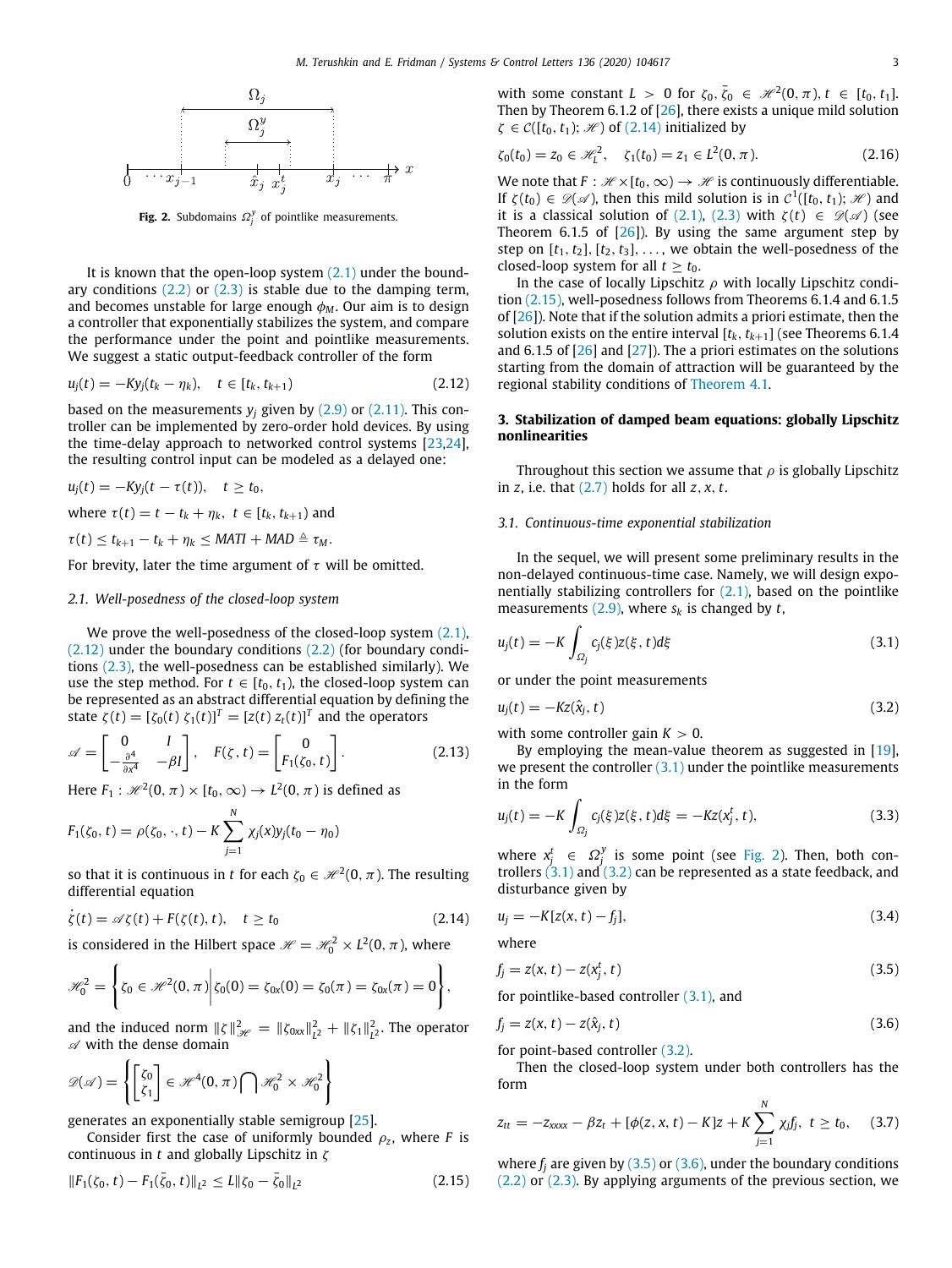find that the closed-loop system has a unique mild (classical) solution initialized by  $[z(\cdot, t_0), z_t(\cdot, t_0)]^T \in \mathcal{H}([z(\cdot, t_0), z_t(\cdot, t_0)]^T \in$  $\mathscr{D}(\mathscr{A})$ ).

For the stability analysis of the damped beam equation [\(3.7\)](#page-2-9) we employ the following Lyapunov function:

$$
V_0(t) = p_3 \int_0^{\pi} z_{xx}^2 dx + \int_0^{\pi} [z \, z_t] P [z \, z_t]^T dx, \tag{3.8}
$$

where  $P = \begin{bmatrix} p_1 & p_2 \\ p_1 & p_2 \end{bmatrix}$ ∗ *p*<sup>3</sup> and  $p_3 > 0$ . To guarantee the positivity of *V*<sub>0</sub>, we apply Wirtinger's inequality [\(A.1\)](#page-7-0) with  $\sigma=1$  for boundary conditions [\(2.2\)](#page-1-1) and  $\sigma = \frac{1}{4}$  for boundary conditions ([2.3](#page-1-2)). Then the positivity of  $V_0$  is guaranteed if

$$
P_0 \triangleq \begin{bmatrix} p_1 + \sigma^2 p_3 & p_2 \\ * & p_3 \end{bmatrix} > 0,\tag{3.9}
$$

since

 $V_0(t) \ge \int_0^{\pi} [z \ z_t] P_0[z \ z_t]^T dx.$ 

<span id="page-3-10"></span>**Proposition 3.1.** *Consider the closed-loop system* [\(3.7\)](#page-2-9) *under the boundary conditions* ([2.2](#page-1-1)) *or* [\(2.3\)](#page-1-2) *with the bounds*  $\phi_m$ ,  $\phi_M$ ,  $\Delta$  *and*  $\varepsilon > 0$  for pointlike and  $\varepsilon = 0$  for point measurements. Let  $\sigma = 1$ and  $\sigma = \frac{1}{4}$  for boundary conditions ([2.2\)](#page-1-1) and [\(2.3\)](#page-1-2) respectively. *Given K* >  $\phi_M - \sigma^2$  and a positive scalar  $\delta$ , let there exist scalars  $p_1, p_2, p_3$  *and*  $\lambda_1 \geq 0$  *that satisfy the LMIs:* [\(3.9\)](#page-3-0)*,* 

$$
\delta p_3 - p_2 \le 0,\tag{3.10}
$$

*and*

$$
E|_{\phi=\phi_m,\phi_M} \leq 0,
$$
\n
$$
E \triangleq \begin{bmatrix}\n2p_2(\phi - K) + 2\delta p_1 - \sigma \lambda_1 & \psi_{12} & Kp_2 \\
\ast & 2p_2 + 2p_3(\delta - \beta) & Kp_3 \\
\ast & \psi_{12} = p_1 + p_2(2\delta - \beta) + p_3(\phi - K), & \psi_{33} = -[2c(p_2 - \delta p_3) - \lambda_1]\pi^2/(\Delta + \varepsilon)^2.\n\end{bmatrix} \leq 0,
$$
\n(3.11)

*Then the closed-loop system is exponentially stable with a decay rate* δ*, meaning that the following inequality holds:*

$$
V_0(t) \le \exp(-2\delta t)V_0(t_0), \quad t \ge t_0.
$$

*The stability conditions under the pointlike measurements for*  $\varepsilon \to 0$ *coincide with the conditions under the point measurements. In the linear case with*  $\phi \equiv \phi_M$ , the gain

$$
K = \phi_M - \sigma^2 + \beta^2/4 \tag{3.12}
$$

*leads to the maximal achievable decay rate*  $\delta = 0.5\beta$  for  $\Delta \rightarrow 0$ *.* 

**Proof.** Differentiating [\(3.8\)](#page-3-1) along ([3.7](#page-2-9)) we obtain

$$
\dot{V}_0(t) = 2 \int_0^{\pi} \left[ p_3 z_{xx} z_{xxt} + p_1 z z_t + p_2 z_t^2 + (p_2 z + p_3 z_t) z_{tt} \right] dx
$$
  
\n
$$
= 2 \int_0^{\pi} \left[ p_3 z_{xx} z_{xxt} + p_1 z z_t + p_2 z_t^2 + (p_2 z + p_3 z_t) ((\phi - K) z - z_{xxx} - \beta z_t) \right] dx
$$
  
\n
$$
+ 2K \sum_{j=1}^N \int_{\Omega_j} f_j(p_2 z + p_3 z_t) dx
$$
(3.13)

Integrating by parts twice, and substituting boundary conditions, we have

$$
-p_3 \int_0^{\pi} z_t z_{xxxx} dx = -p_3 \int_0^{\pi} z_{xxt} z_{xx} dx,
$$
  

$$
-p_2 \int_0^{\pi} z z_{xxxx} dx = -p_2 \int_0^{\pi} z_{xx}^2 dx.
$$

Then

$$
\dot{V}_0 + 2\delta V_0 \le 2(\delta p_3 - p_2) \int_0^{\pi} z_{xx}^2 dx + \int_0^{\pi} [z z_t] C [z z_t]^T dx
$$
  
+ 2K  $\sum_{j=1}^N \int_{\Omega_j} f_j (p_2 z + p_3 z_t) dx$  (3.14)

<span id="page-3-7"></span><span id="page-3-1"></span>where

$$
C = \begin{bmatrix} 2p_2(\phi - K) + 2\delta p_1 & p_1 + p_2(2\delta - \beta) + p_3(\phi - K) \\ * & 2p_2 + 2p_3(\delta - \beta) \end{bmatrix}.
$$

Taking into account  $(3.10)$  $(3.10)$  $(3.10)$ , due to Wirtinger's inequality

<span id="page-3-8"></span>
$$
2(\delta p_3 - p_2) \int_0^{\pi} z_{xx}^2 dx \le 2\sigma (\delta p_3 - p_2) \int_0^{\pi} z_x^2 dx.
$$
 (3.15)

<span id="page-3-0"></span>For the pointlike measurements, Wirtinger's inequality  $(A,1)$ with  $(b - a) = (\Delta_i + \varepsilon_i)/2$  and  $\sigma = 1/4$  is employed

<span id="page-3-3"></span>
$$
\int_{0}^{\pi} z_{x}^{2} dx = \sum_{j=1}^{N} \left[ \int_{x_{j-1}}^{x_{j}^{f}} z_{x}^{2} dx + \int_{x_{j}^{t}}^{x_{j}} z_{x}^{2} dx \right]
$$
\n
$$
\geq \frac{\pi^{2}}{(A_{j} + \varepsilon_{j})^{2}} \sum_{j=1}^{N} \left[ \int_{x_{j}}^{x_{j}^{f}} [z(x, t) - z(x_{j}^{t}, t)]^{2} dx + \int_{x_{j}^{t}}^{x_{j}} [z(x, t) - z(x_{j}^{t}, t)]^{2} dx \right]
$$
\n
$$
\geq \frac{\pi^{2}}{(A + \varepsilon)^{2}} \sum_{j=1}^{N} \int_{\Omega_{j}} [z(x, t) - z(x_{j}^{t}, t)]^{2} dx
$$
\n
$$
= \frac{\pi^{2}}{(A + \varepsilon)^{2}} \sum_{j=1}^{N} \int_{\Omega_{j}} (f_{j})^{2} dx.
$$
\n(3.16)

<span id="page-3-2"></span>For the point measurements, inequality  $(3.16)$  holds with  $x_j^t$  replaced by  $\hat{x}_i$  and  $\varepsilon = 0$ .

By S-procedure, we add the non-negative term (due to Wirtinger's inequality ([A.1](#page-7-0)))

<span id="page-3-4"></span>
$$
\lambda_1 \int_0^{\pi} \left( z_x^2 - \sigma z^2 \right) dx \ge 0, \ \lambda_1 \ge 0 \tag{3.17}
$$

to  $\dot{V}_0 + 2\delta V_0$ . Denote  $\eta_{\mathcal{Z}} = \begin{bmatrix} z & z_t & f_j \end{bmatrix}^T$ . Then, under ([3.11](#page-3-4))

$$
\dot{V}_0 + 2\delta V_0 \le -[2\sigma(p_2 - \delta p_3) - \lambda_1] \frac{\pi^2}{(\Delta + \varepsilon)^2} \sum_{j=1}^N \int_{\Omega_j} f_j^2 dx \n+ \int_0^{\pi} [z z_t] C [z z_t]^T dx + 2K \int_{\Omega_j} (p_2 z + p_3 z_t) f_j dx \n- \lambda_1 \sigma \int_0^{\pi} z^2 dx \le \sum_{j=1}^N \int_{\Omega_j} \eta_{\varepsilon}^T \varepsilon \eta_{\varepsilon} dx \le 0,
$$
\n(3.18)

<span id="page-3-9"></span>where  $\overline{E}$  is given by [\(3.11](#page-3-4)). Note that  $\overline{E}$  is affine in  $\phi$ . Thus, it is sufficient to verify ([3.11\)](#page-3-4) in the vertices  $\phi_m$ ,  $\phi_M$ .

<span id="page-3-6"></span>In the sequel, we find the gain *K* that leads to a larger decay rate. For  $\triangle \rightarrow 0$  the inequality  $\dot{V}_0 + 2\delta V_0 \leq 0$  holds if  $p_2 \geq \delta p_3$ and ([3.9](#page-3-0)), and  $E \le 0$  with  $\lambda_1 = 2\sigma(p_2 - \delta p_3)$  are feasible, i.e. if

$$
E_0 = \begin{bmatrix} \xi_{11} & \xi_{12} \\ * & 2p_2 + 2p_3(\delta - \beta) \end{bmatrix} \le 0,
$$
  
\n
$$
\xi_{11} = 2\delta p_1 + 2p_2(\phi - K - \sigma^2) + 2\sigma^2 \delta p_3,
$$
  
\n
$$
\xi_{12} = p_1 + p_2(2\delta - \beta) + p_3(\phi - K).
$$
\n(3.19)

The inequalities  $\mathcal{Z}_0 \leq 0$  and  $P_0 > 0$  coincide with the Lyapunov inequality for the exponential stability with a decay rate  $\delta$  of the second-order ODE

<span id="page-3-5"></span>
$$
\dot{\zeta}(t) = \begin{bmatrix} 0 & 1 \\ \phi - K - \sigma^2 & -\beta \end{bmatrix} \zeta(t), \quad \zeta \in \mathbb{R}^2.
$$
 (3.20)

In the linear case with  $\phi = \phi_M$ , ([3.20](#page-3-5)) is the first mode in the modal decomposition of  $z_{tt} = -z_{xxxx} - \beta z_t + (\phi - K)z$  under the corresponding boundary conditions, and thus, the choice of *K* given by [\(3.12\)](#page-3-6) leads to the maximal achievable decay rate  $\delta = 0.5\beta$  for  $\Delta \rightarrow 0$ . □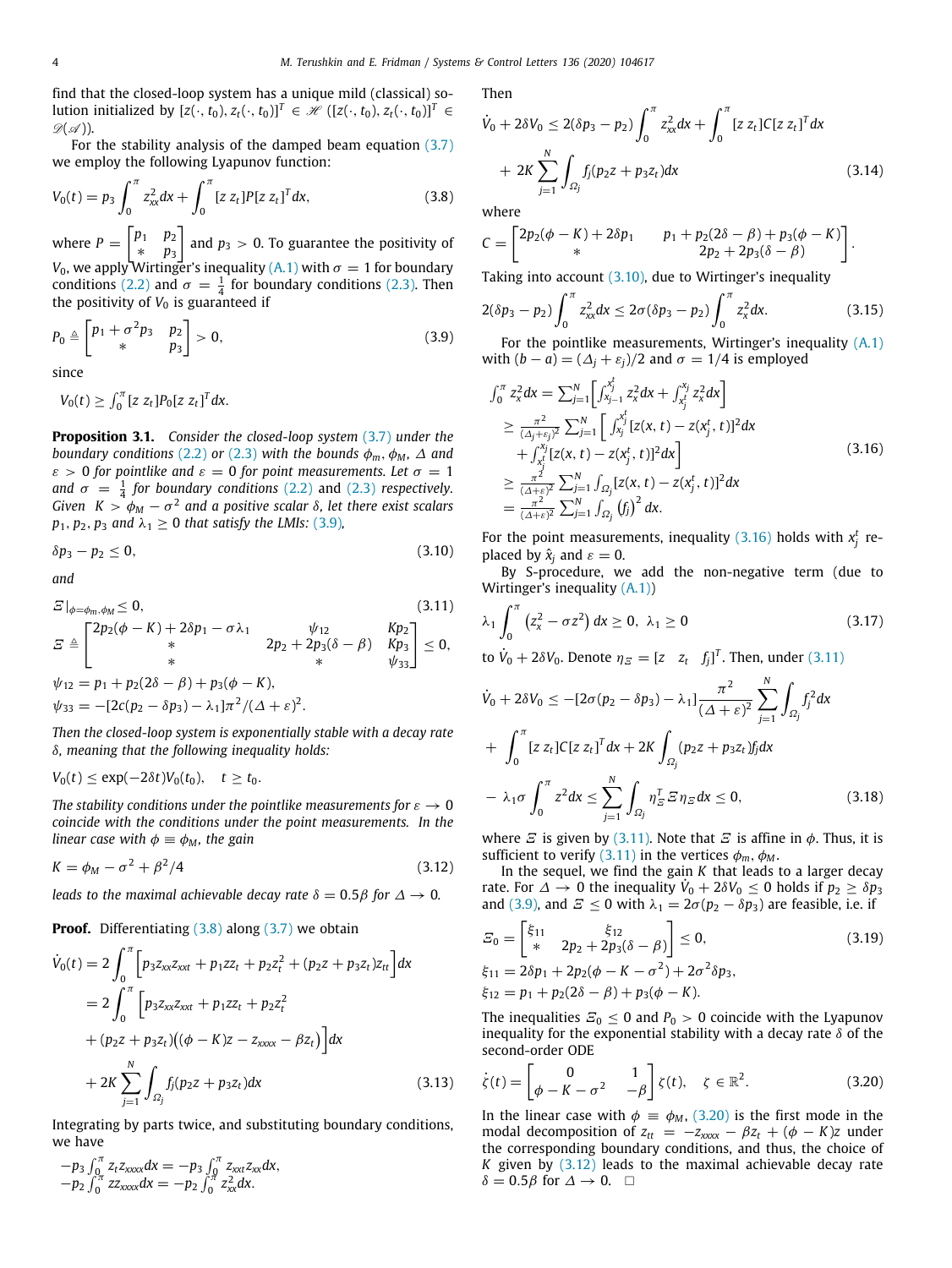**Remark [3.1](#page-2-5).** The proposed controllers (3.1) and ([3.2](#page-2-6)) are based on a proportional action. To stabilize the undamped beam equation or to improve the performance, it is desirable to add a derivative action. However, we cannot benefit from the spatially sampled derivative actions (terms like  $(3.1)$  and  $(3.2)$  with *z* changed by *zx*). Indeed, our method for spatial sampling is based on presentation  $(3.4)$ , where the approximation errors  $f_i$ are compensated in  $\dot{V}_0$  by the negative term  $2(\delta p_3 - p_2) \int z_{xx}^2 dx$ via Wirtinger's inequality (cf. ([3.14](#page-3-7)), [\(3.15\)](#page-3-8) and [\(3.16\)](#page-3-3)). In order to manage with  $z_x(\hat{x}_j)$  or  $\int_{\Omega_j} c_j(x) z_{xx}(x) dx$  we need to obtain  $c \int z_{tx}^2 dx$ with some  $c < 0$  in  $\dot{V}_0$ , but we have no such term in  $\dot{V}_0$ . Moreover, in the delayed case, for the wave equation, arbitrary small delay in the damping term may destabilize the system [[28](#page-8-26)]. We suppose that the same may be true for the beam equation. For sure, our Lyapunov–Krasovskii method cannot cope with such delay. Thus, we do not introduce the derivative action in the controller.

#### *3.2. Network-based exponential stabilization*

Differently from the continuous-time control, for the networkbased control, the stability analysis of the closed-loop system under the point and pointlike measurements is provided not in the same way: the direct Lyapunov–Krasovskii method is applied under the pointlike measurements (like under the averaged measurements in  $[12,13]$  $[12,13]$  $[12,13]$  $[12,13]$ , whereas the analysis under the point measurements requires additional application of Halanay's inequality (as introduced in [\[14\]](#page-8-19)).

Similar to [\(3.4\)](#page-2-10), the delayed control input can be represented as:

$$
u_j(t - \tau) = -K[z(x, t) - f_j - \vartheta_j], \quad t \ge t_0.
$$
 (3.21)

Here

$$
f_j = z(x, t) - z(x_j^t, t), \ \vartheta_j = \int_{\Omega_j} c_j(x) [z(x, t) - z(x, t - \tau)] dx \ (3.22)
$$

for the *pointlike* measurements ([2.9](#page-1-5)), and

$$
f_j = z(x, t - \tau) - z(\hat{x}_j, t - \tau), \ \vartheta_j = z(x, t) - z(x, t - \tau)
$$
 (3.23)  
for the *point* measurements (2.11). Then the closed-loop system  
has the form

$$
z_{tt} = -z_{xxxx} - \beta z_t + [\phi(z, x, t) - K]z
$$
  
+
$$
K \sum_{j=1}^{N} \chi_j [f_j + \vartheta_j], \quad t \ge t_0.
$$
 (3.24)

<span id="page-4-8"></span>**Theorem 3.1.** *Consider the closed-loop system* ([3.24](#page-4-0)) *under the boundary conditions* [\(2.2\)](#page-1-1) *or* [\(2.3\)](#page-1-2) *with the bounds*  $\phi_m$ ,  $\phi_M$ ,  $\Delta$ ,  $\tau_M$ *(and* ε > 0 *for the pointlike measurements). Let the controller gain K* >  $\phi_M - \sigma^2$  be given. Define  $\sigma = 1$  and  $\sigma = \frac{1}{4}$  for boundary *conditions* [\(2.2\)](#page-1-1) and ([2.3](#page-1-2)) *respectively. Then the following holds:*

*(i) The closed-loop system under the point measurements (with notations* ([3.23](#page-4-1))*)* is exponentially stable if given  $\delta_0 > \delta_1 > 0$ , there *exist scalars*  $p_1$ ,  $p_2$ ,  $p_3$ ,  $q_{12}$  *and nonnegative scalars*  $\lambda_1$ ,  $\lambda_2$ , *r*, *s that satisfy LMIs* ([3.9](#page-3-0))*,* ([3.10](#page-3-2))*,*

$$
R = \begin{bmatrix} r & q_{12} \\ * & r \end{bmatrix} \ge 0,
$$
\n(3.25)

*and*

$$
\Phi|_{\phi=\phi_m,\phi_M}\leq 0,\tag{3.26}
$$

$$
\Phi \triangleq \begin{bmatrix}\n\varphi_{11} & \varphi_{12} & \varphi_{13} & \varepsilon e^{-2\delta_0 \tau_M} & Kp_2 & -2\delta_1 p_2 \\
\ast & \varphi_{22} & Kp_3 & 0 & Kp_3 & 0 \\
\ast & \ast & \varphi_{33} & \varphi_{34} & 0 & 2\delta_1 p_2 \\
\ast & \ast & \ast & \varphi_{44} & 0 & 0 \\
\ast & \ast & \ast & \ast & \varphi_{55} & 0 \\
\ast & \ast & \ast & \ast & \ast & -2\delta_1 p_3\n\end{bmatrix},
$$
\n(3.27)

*where*

$$
\varphi_{11} = 2p_2(\phi - K) + 2p_1(\delta_0 - \delta_1) \n+ 2\sigma^2(\delta_0 p_3 - p_2) + s(1 - e^{-2\delta_0 \tau_M}), \n\varphi_{12} = p_1 + p_2(2\delta_0 - \beta) + p_3(\phi - K), \n\varphi_{13} = Kp_2 + 2\delta_1 p_1 + s e^{-2\delta_0 \tau_M}, \quad \varphi_{22} = 2p_2 + 2p_3(\delta_0 - \beta) + \tau_M^2 r, \n\varphi_{33} = -(r + s)e^{-2\delta_0 \tau_M} - 2\delta_1 p_1, \quad \varphi_{34} = -(s + q_{12})e^{-2\delta_0 \tau_M}, \n\varphi_{44} = -(r + s)e^{-2\delta_0 \tau_M}, \quad \varphi_{55} = -2\delta_1 p_3 \sigma \frac{\pi^2}{\Delta^2}.
$$
\n(3.28)

*The resulting decay rate*  $\delta$  *is a unique positive solution of*  $\delta$  =  $\delta_0 - \delta_1 \exp(2\delta \tau_M)$ .

*(ii) The closed-loop system under the pointlike measurements (with notations* [\(3.22\)](#page-4-2)*) is exponentially stable with a decay rate* δ > 0 *if given* δ*, there exist scalars p*1, *p*2, *p*3, *q*<sup>12</sup> *and nonnegative scalars*  $λ_1$ ,  $λ_2$ ,  $r$ , *s that satisfy LMIs* [\(3.9\)](#page-3-0), [\(3.10\)](#page-3-2), ([3.25\)](#page-4-3) *and* 

<span id="page-4-7"></span>
$$
\Psi|_{\phi=\phi_m,\phi_M}\leq 0,\tag{3.29}
$$

$$
\Psi \triangleq \begin{bmatrix}\n\omega_{11} & \omega_{12} & Kp_2 & 0 & Kp_2 & 0 \\
* & \omega_{22} & Kp_3 & 0 & Kp_3 & 0 \\
* & * & \omega_{33} & \omega_{34} & 0 & s e^{-2\delta \tau_M} \\
* & * & * & \omega_{44} & 0 & s e^{-2\delta \tau_M} \\
* & * & * & * & \omega_{55} & 0 \\
* & * & * & * & * & \omega_{66}\n\end{bmatrix},
$$
\n(3.30)

*where*

$$
\omega_{11} = 2p_2(\phi - K) + 2\delta p_1 - \sigma \lambda_1 + \lambda_2 \Delta \varepsilon^{-1},
$$
  
\n
$$
\omega_{12} = p_1 + p_2(2\delta - \beta) + p_3(\phi - K),
$$
  
\n
$$
\omega_{22} = 2p_2 + 2p_3(\delta - \beta) + \tau_M^2 r \Delta \varepsilon^{-1},
$$
  
\n
$$
\omega_{33} = \omega_{44} = -(r + s)e^{-2\delta \tau_M}, \quad \omega_{34} = -(q_{12} + s)e^{-2\delta \tau_M},
$$
  
\n
$$
\omega_{55} = -[2\sigma(p_2 - \delta p_3) - \lambda_1] \frac{\pi^2}{(\Delta + \varepsilon)^2},
$$
  
\n
$$
\omega_{66} = -\lambda_2 - s(e^{-2\delta \tau_M} - 1).
$$
\n(3.31)

<span id="page-4-2"></span><span id="page-4-1"></span>**Proof.** In order to derive stability conditions for ([3.24](#page-4-0)) we employ Lyapunov–Krasovskii functional of the form

<span id="page-4-5"></span>
$$
V(t) = V_0(t) + V_s(t) + V_r(t), \ t \in [t_k, t_{k+1}), \tag{3.32}
$$

where  $V_0(t)$  is given by  $(3.8)$  $(3.8)$  $(3.8)$  and

<span id="page-4-9"></span><span id="page-4-0"></span>
$$
V_{s}(t) = s \sum_{j=1}^{N} \int_{\Omega_{j}} \int_{t-\tau_{M}}^{t} e^{2\delta_{0}(s-t)} \kappa^{2}(x, s) ds dx,
$$
\n(3.33)  
\n
$$
V_{r}(t) = r \tau_{M} \sum_{j=1}^{N} \int_{\Omega_{j}} \int_{-\tau_{M}}^{0} \int_{t+\theta}^{t} e^{2\delta_{0}(s-t)} \kappa_{s}^{2}(x, s) ds d\theta dx,
$$

with some scalars *s*,  $r > 0$ , and  $\kappa$  given by

$$
\kappa(x, s) = \begin{cases} \int_{\Omega_j} c_j(\xi) z(\xi, s) d\xi, & \text{pointlike measurements,} \\ z(x, s), & \text{point measurements.} \end{cases}
$$

Here,  $V_s$  and  $V_r$  treat time-delay terms as introduced in [[14\]](#page-8-19) for the point and in [\[21\]](#page-8-17) for the pointlike measurements. By differentiating  $V_s$  and  $V_r$  we have

<span id="page-4-4"></span><span id="page-4-3"></span>
$$
\dot{V}_s + 2\delta_0 V_s = s \sum_{j=1}^N \int_{\Omega_j} \left( \kappa^2(x,t) - e^{-2\delta_0 \tau_M} \kappa^2(x,t-\tau_M) \right) dx, \tag{3.34}
$$

<span id="page-4-6"></span>and

$$
\dot{V}_r + 2\delta_0 V_r \le \tau_M r \sum_{j=1}^N \int_{\Omega_j} \left[ \tau_M \kappa_t^2 - e^{-2\delta_0 \tau_M} \int_{t-\tau_M}^t \kappa_s^2(x,s) ds \right] dx.
$$
\n(3.35)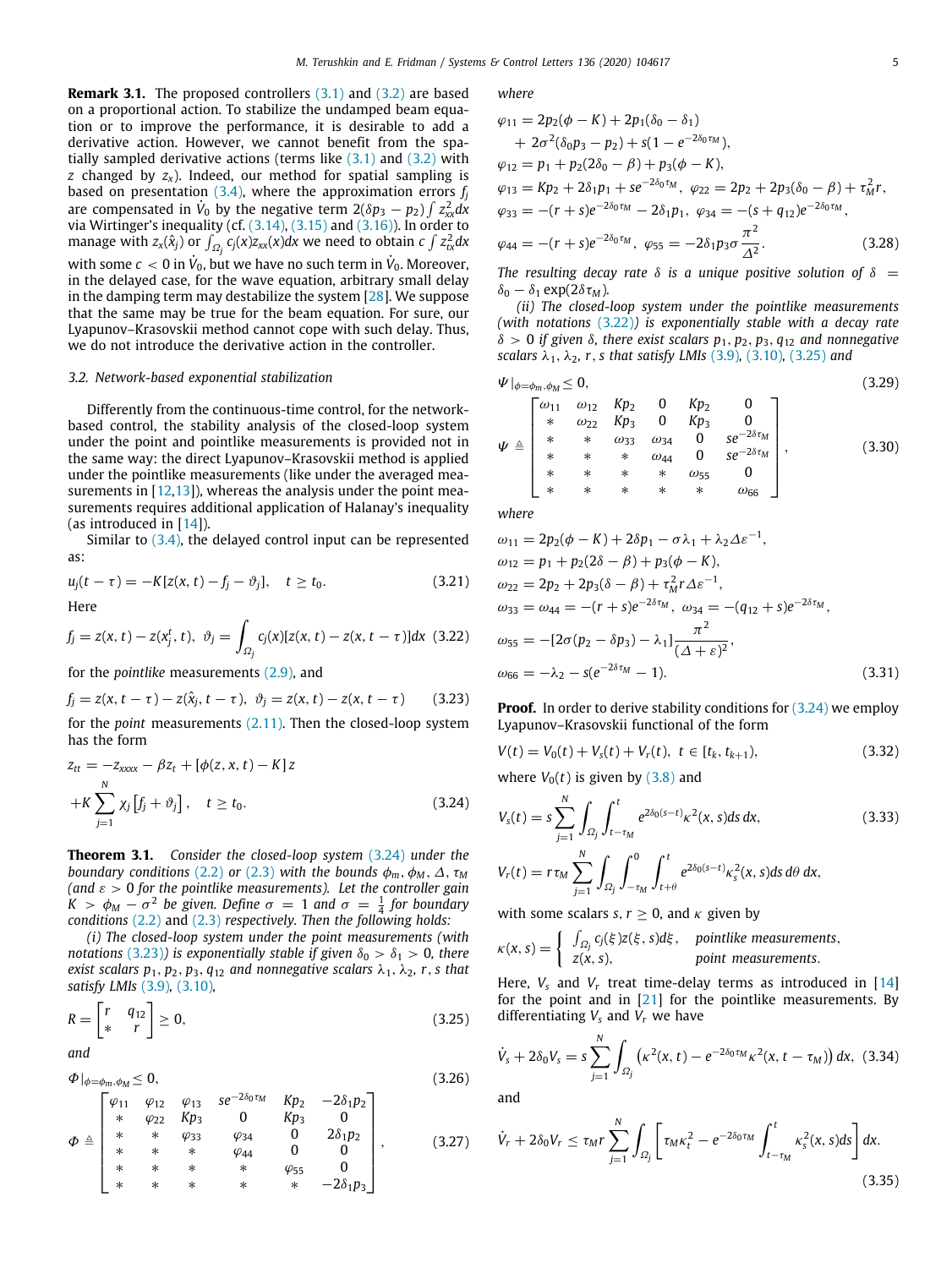Note that  $\vartheta_i = \kappa(x, t) - \kappa(x, t - \tau)$ . Denote

$$
v = \kappa(x, t - \tau) - \kappa(x, t - \tau_M).
$$

Then, under  $(3.25)$  $(3.25)$  $(3.25)$  by Lemma 3.4 of  $[29]$  $[29]$  $[29]$  we find

$$
-\tau_M r \sum_{j=1}^N \int_{\Omega_j} \int_{t-\tau_M}^t \kappa^2 ds \, dx \leq -\sum_{j=1}^N \int_{\Omega_j} [\vartheta_j \nu] R [\vartheta_j \nu]^T dx.
$$

(i) For the closed-loop system  $(3.24)$  under the point measure-ments (with notations ([3.23](#page-4-1))) we have in ([3.34\)](#page-4-4)  $\kappa^2(x, t - \tau_M) =$  $(z - \vartheta_j - \nu)^2$ . Then, differentiating [\(3.32\)](#page-4-5) along ([3.24](#page-4-0)) with [\(3.23\)](#page-4-1) we have (cf. [\(3.18\)](#page-3-9))

$$
\dot{V} + 2\delta_0 V \le -2(p_2 - \delta_0 p_3) \int_0^{\pi} z_{xx}^2 dx + \int_0^{\pi} [z z_t] C [z z_t]^T dx \n+ 2K \sum_{j=1}^N \int_{\Omega_j} (p_2 z + p_3 z_t) (f_j + \vartheta_j) dx \n+ s \sum_{j=1}^N \int_{\Omega_j} (z^2 - e^{-2\delta_0 \tau_M} (z - \vartheta_j - \nu)^2) dx \n+ \tau_M^2 r \int_0^{\pi} z_t^2 dx - e^{-2\delta_0 \tau_M} \sum_{j=1}^N \int_{\Omega_j} [\vartheta_j \nu] R [\vartheta_j \nu]^T dx,
$$

By applying Wirtinger's inequality  $(A,1)$  we obtain

$$
-2(p_2-\delta_0p_3)\int_0^{\pi} z_{xx}^2 dx \le -2(p_2-\delta_0p_3)\sigma^2\int_0^{\pi} z^2 dx.
$$

Next, Halanay's inequality [\(A.3](#page-8-28)) is applied. For some  $\delta_1 < \delta_0$  we have

$$
W \triangleq \dot{V}(t) + 2\delta_0 V(t) - 2\delta_1 \sup_{-h \leq \theta \leq 0} V(t + \theta)
$$
  
\n
$$
\leq \dot{V}(t) + 2\delta_0 V(t) - 2\delta_1 p_3 \int_0^{\pi} z_{xx}^2(x, t - \tau) dx
$$
  
\n
$$
- 2\delta_1 \int_0^{\pi} \left[ z(x, t - \tau) \right]^T P \left[ z(x, t - \tau) \right] dx.
$$

By applying Wirtinger's inequality  $(A,1)$  and further using  $(3.16)$ with  $\varepsilon = 0$  we obtain

$$
-2\delta_1 p_3 \int_0^{\pi} z_{xx}^2(x, t-\tau) dx \le -2\delta_1 p_3 \sigma \int_0^{\pi} z_x^2(x, t-\tau) dx
$$
  

$$
\le -2\delta_1 p_3 \sigma \frac{\pi^2}{\Delta^2} \sum_{j=1}^N \int_{\Omega_j} (f_j)^2 dx.
$$

Denote  $\eta_{\Phi} = \begin{bmatrix} z & z_t & \vartheta_j & \nu & f_j & z_t(x, t - \tau) \end{bmatrix}^T$ . Then,

$$
W \le -2(p_2 - \delta_0 p_3)\sigma^2 \int_0^{\pi} z^2 dx + \int_0^{\pi} [z z_t] C [z z_t]^T dx
$$
  
+ 2K  $\sum_{j=1}^N \int_{\Omega_j} (p_2 z + p_3 z_t) (f_j + \vartheta_j) dx$   
+  $s \int_0^{\pi} (z^2 - e^{-2\delta_0 \tau_M} (z - \vartheta_j - \nu)^2) dx$   
+  $\tau_M^2 r \int_0^{\pi} z_t^2 dx - e^{-2\delta_0 \tau_M} \int_0^{\pi} [\vartheta_j \nu] R [\vartheta_j \nu]^T dx$   
-  $2\delta_1 \int_0^{\pi} [z - \vartheta_j z_t(x, t - \tau)] P [z - \vartheta_j z_t(x, t - \tau)]^T dx$   
-  $2\delta_1 p_3 \sigma^2 \frac{\pi^2}{(\Delta + \varepsilon)^2} \sum_{j=1}^N \int_{\Omega_j} (f_j)^2 dx \le \sum_{j=1}^N \int_{\Omega_j} \eta_\phi T \varphi \eta_\phi dx \le 0$ 

if  $\Phi \leq 0$ , where  $\Phi$  is given by [\(3.26\)](#page-4-6). Note that  $\Phi$  is affine in  $\phi$ . Thus it is sufficient to verify ([3.26](#page-4-6)) in the vertices  $\phi_m$  and  $\phi_M$ .

(ii) Consider now the closed-loop system [\(3.24\)](#page-4-0) under the pointlike measurements (with notations [\(3.22\)](#page-4-2)). We have in [\(3.34](#page-4-4))  $\kappa^2(x, t - \tau_M) = (\kappa - \vartheta_j - \nu)^2$ . Differentiating ([3.32](#page-4-5)) with  $\delta_0 = \delta$ along  $(3.24)$  $(3.24)$  with notations  $(3.22)$  and taking into account  $(3.18)$ we have

$$
\dot{V} + 2\delta V \le -[2\sigma(p_2 - \delta p_3) - \lambda_1] \frac{\pi^2}{(\Delta + \varepsilon)^2} \sum_{j=1}^N \int_{\Omega_j} (f_j)^2 dx
$$
  
\n
$$
- \sigma \lambda_1 \int_0^{\pi} z^2 dx + \int_0^{\pi} [z z_t] C [z z_t]^T dx
$$
  
\n
$$
+ 2K \sum_{j=1}^N \int_{\Omega_j} (p_2 z + p_3 z_t) (f_j + \vartheta_j) dx
$$
  
\n
$$
+ s \sum_{j=1}^N \int_{\Omega_j} \left[ \kappa^2(x, t) - e^{-2\delta \tau_M} (\kappa - \vartheta_j - \nu)^2 \right] dx
$$
  
\n
$$
+ \tau_M^2 r \sum_{j=1}^N \int_{\Omega_j} \kappa_t^2 dx - e^{-2\delta \tau_M} \sum_{j=1}^N \int_{\Omega_j} [\vartheta_j \nu] R [\vartheta_j \nu]^T dx.
$$

Due to Jensen's inequality

$$
\int_{\Omega_j} \kappa_t^2 dx = \Delta_j \left( \int_{\Omega_j} c_j(\xi) z_t(\xi, t) d\xi \right)^2
$$
\n
$$
\leq \Delta_j \int_{\Omega_j} c_j(\xi) d\xi \int_{\Omega_j} c_j(\xi) z_t^2(\xi, t) d\xi
$$
\n
$$
\leq \frac{\Delta_j}{\varepsilon_j} \int_{\Omega_j} z_t^2(x, t) dx \leq \frac{\Delta}{\varepsilon} \int_{\Omega_j} z_t^2(x, t) dx.
$$

Similarly

<span id="page-5-0"></span>
$$
\int_{\Omega_j} \kappa^2 dx = \Delta_j \left( \int_{\Omega_j} c_j(\xi) z(\xi, t) d\xi \right)^2 \leq \frac{\Delta}{\varepsilon} \int_{\Omega_j} z^2(x, t) dx. \tag{3.36}
$$

Denote  $\eta_{\Psi} = [z \ z_t \ \vartheta_j \ \nu \ f_j \ \kappa(x, t)]^T$ . By adding to  $\dot{V} + 2\delta V$ the left-hand side of

$$
\lambda_2 \left( \frac{\Delta}{\varepsilon} \int_{\Omega_j} z^2(x, t) dx - \int_{\Omega_j} \kappa^2 dx \right) \geq 0
$$

we arrive at

$$
\dot{V}+2\delta V\leq \textstyle\sum_{j=1}^N \int_{\varOmega_j} \eta_\Psi{}^T \varPsi \eta_\Psi dx\leq 0
$$

if  $\Psi$  < 0, where  $\Psi$  is given by [\(3.29\)](#page-4-7). Note that  $\Psi$  is affine in  $\phi$ . Thus it is sufficient to verify ([3.29](#page-4-7)) in the vertices  $\phi_m$ ,  $\phi_M$ .  $\Box$ 

#### *3.3. Numerical example*

<span id="page-5-1"></span>Consider the damped beam equation  $(2.1)$  $(2.1)$  $(2.1)$  under the boundary conditions ([2.2](#page-1-1)), with the parameters

$$
\beta = 4, \quad \phi_M = -\phi_m = 6.2. \tag{3.37}
$$

The open-loop system with  $\psi = 6.2z$  is unstable. Indeed, simulation of the solution of the open-loop system with  $z(x, t_0) =$  $x^2(x-\pi)^2$ ,  $z_t(x, t_0) = 0$ ,  $t_0 = 0$  (by employing the finite-difference method) shows instability (see [Fig.](#page-6-2) [3\)](#page-6-2).

We choose the controller gain  $K = \phi_M - \sigma^2 + \frac{\beta^2}{4} = 9.2$ and compare the performance of the resulting closed-loop system in terms of maximal  $\tau_M$  that preserves stability for both types of measurements  $(2.9)$  and  $(2.11)$  $(2.11)$  $(2.11)$  under the same (as small as possible) number of sensors. For simplicity, we assume that the intervals  $\Omega_j$  have the same length  $\Delta = \frac{\pi}{N}$  and formulate results in terms of the number of sensors *N* (that coincides with the number of actuators).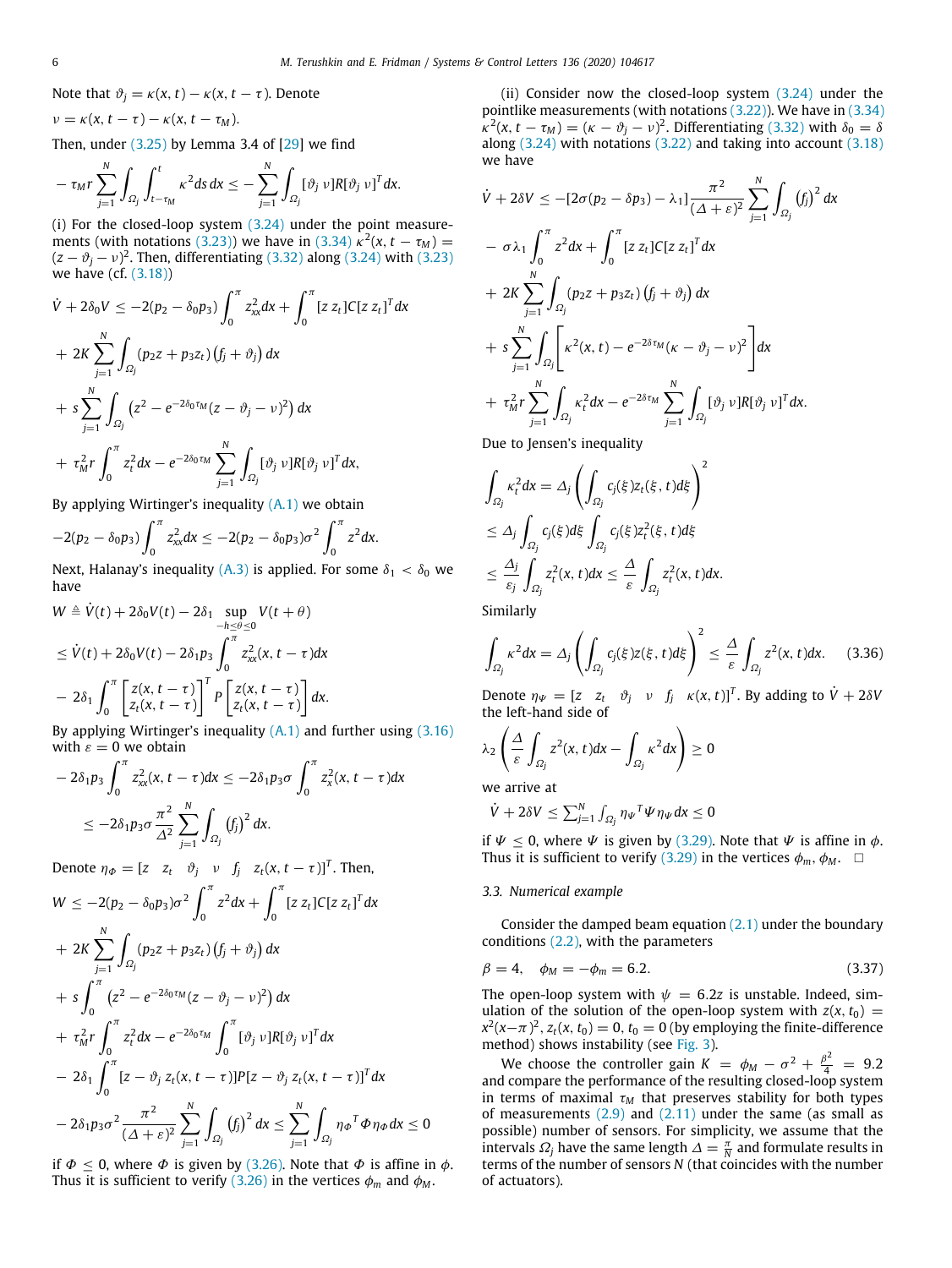

**Fig. 3.** The unstable open-loop system.

<span id="page-6-3"></span><span id="page-6-2"></span>**Table 1** Maximal values of  $\tau_M$  for  $\phi \equiv \phi_M$  and  $\delta \to 0$ .

| N    | Point<br>Point like                           |                         |                        |
|------|-----------------------------------------------|-------------------------|------------------------|
|      | $\tau_M$<br>$\delta_0 \approx \delta_1 = 0.4$ | $\tau_M$                | $\varepsilon/\Delta$   |
| 4    | 0.019                                         | 0.015<br>0.019<br>0.061 | 0.0006<br>0.001<br>0.1 |
| 7    | 0.24                                          | 0.16<br>0.24<br>0.31    | 0.05<br>0.1<br>0.2     |
| 1000 | 0.33                                          | 0.27<br>0.33<br>0.38    | 0.1<br>0.15<br>0.2     |

<span id="page-6-4"></span>**Table 2**

Maximal values of  $\tau_M$  for  $|\phi| \le \phi_M$  and  $\delta \to 0$ .

| N    | Point                                      | Point like              |                           |
|------|--------------------------------------------|-------------------------|---------------------------|
|      | $\tau_M$                                   | $\tau_M$                | $\epsilon/\Delta$         |
| 7    | 0.011<br>$\delta_0 \approx \delta_1 = 0.4$ | 0.007<br>0.011<br>0.022 | 0.0001<br>0.0003<br>0.001 |
| 10   | 0.07<br>$\delta_0 \approx \delta_1 = 0.4$  | 0.03<br>0.07<br>0.1     | 0.001<br>0.009<br>0.02    |
| 1000 | 0.16<br>$\delta_0 \approx \delta_1 = 0.2$  | 0.08<br>0.16<br>0.28    | 0.01<br>0.04<br>0.1       |

We start with the continuous-time controller. Consider the case of either linear  $\rho = \phi_M z$ , where we verify the LMIs of [Proposition](#page-3-10) [3.1](#page-3-10) in one vertex  $\phi = \phi_M$ , or the general case with  $\phi \in [\phi_m, \phi_M]$ , where the LMIs are verified in both vertices. For small  $\delta > 0$ , the conditions of [Proposition](#page-3-10) [3.1](#page-3-10) hold for a minimal  $N = 3$  in the linear case, and a minimal  $N = 4$  in the general case. By taking  $N \to \infty$  we approach the maximal achievable decay rate  $\delta \rightarrow \beta/2$  for both measurements.

Consider further the network-based control. By verifying the LMI conditions of [Theorem](#page-4-8) [3.1,](#page-4-8) we find maximal values of  $\tau_M$ that preserve the exponential stability of the closed-loop system with a small decay rate. [Tables](#page-6-3) [1](#page-6-3) and [2](#page-6-4) show these maximal values of  $\tau_M$  under the point measurements [\(2.11\)](#page-1-6) and under the pointlike measurements ([2.9\)](#page-1-5) (in the latter case we show also the corresponding values of the ratio  $\varepsilon/\Delta$ ). It is seen that for larger values of  $\varepsilon/\Delta$ , the controller under the pointlike measurements preserves the stability for larger values of τ*<sup>M</sup>* than the controller under the point measurements.

#### **4. Regional stabilization: locally Lipschitz nonlinearities**

<span id="page-6-0"></span>In this section, we consider network-based stabilization of system [\(2.1\)](#page-1-4) with a locally Lipschitz nonlinearity under boundary conditions  $(2.2)$  $(2.2)$  $(2.2)$  of  $(2.3)$  and pointlike  $(2.9)$  $(2.9)$  $(2.9)$  or point  $(2.11)$  measurements. Assume that  $\rho$  is *locally Lipschitz* in the first argument, and satisfies

$$
\phi_m \le \rho_z \le \phi_M \quad \forall |z| \le D, \ x \in [0, \pi], \ t \ge t_0 \tag{4.1}
$$

for some  $D > 0$ . Consider the initial conditions  $(2.4)$  $(2.4)$  $(2.4)$ . For locally Lipschitz  $\rho$ , we are looking for a bound on the set of initial functions  $[z_1, z_2]^T \in \mathcal{H}$ , starting from which the solutions of the system exist for all  $t \geq t_0$  and are exponentially converging to zero with a decay rate  $\delta > 0$ .

<span id="page-6-5"></span>Consider a region of initial conditions defined by

$$
\mathcal{X}_{D_0} = \left\{ [z_1, z_2]^T \in \mathcal{H} \middle| \int_0^{\pi} (z_{1xx}^2 + z_2^2) dx \le D_0^2 \right\},\tag{4.2}
$$

where  $D_0 > 0$  is some constant. We will derive conditions that guarantee the following: all the solutions of  $(2.1)$  under  $(2.2)$  $(2.2)$  $(2.2)$  or  $(2.3)$  $(2.3)$  $(2.3)$  starting from  $\mathcal{X}_{D_0}$  are exponentially converging with a decay rate  $\delta > 0$  and satisfy  $|z| \le D$   $\forall x \in [0, \pi]$ ,  $t \ge t_0$ , meaning that the following implication holds:

$$
[z_1, z_2]^T \in \mathcal{X}_{D_0} \Rightarrow |z| < D \quad \forall x \in [0, \pi], \ t \ge t_0. \tag{4.3}
$$

<span id="page-6-6"></span>We aim to find a region of initial conditions  $\mathcal{X}_{D_0}$  (a bound on the domain of attraction) that leads to exponentially converging solutions with as large as possible  $D_0$ . For simplicity, we assume  $\eta_0 = 0$ . Note that if  $\eta_0 > 0$ , additional conditions for the solution bound on the first time interval are needed, where the system is in the open-loop (see  $[30]$ ).

<span id="page-6-1"></span>**Theorem 4.1.** *Consider the closed-loop system* ([3.24](#page-4-0)) *subject to the locally Lipschitz nonlinearity that satisfies* ([4.1](#page-6-5)) *under the boundary conditions* ([2.2](#page-1-1)) *or* ([2.3](#page-1-2)) *and the initial conditions* ([2.4](#page-1-7))*. Let the controller gain K be given by* [\(3.12\)](#page-3-6)*. Define*  $\sigma = 1$  *and*  $\sigma = \frac{1}{4}$ *for boundary conditions* [\(2.2\)](#page-1-1) and ([2.3](#page-1-2)) *respectively. Assume that LMIs of [Theorem](#page-4-8)* [3.1](#page-4-8)*, where* ([3.9](#page-3-0)) *is changed by a stronger condition P* > 0*, are feasible. Let*

<span id="page-6-7"></span>
$$
D_0^2 < \frac{\sigma p_3 D^2}{\pi \left[ (\lambda_{\text{max}}(P) + \tau_M \cdot s \cdot s_0) \sigma^{-2} + p_3 \right]},
$$
\n
$$
s_0 \triangleq \begin{cases} 1 & \text{for point measurements,} \\ \frac{\Delta}{\varepsilon} & \text{for pointlike measurements,} \end{cases} \tag{4.4}
$$

*where* λ*max*(*P*) *denotes the maximal eigenvalue of P. Then the system is regionally exponentially stable with a decay rate* δ *for all initial conditions from*  $X_{D_0}$ *.* 

**Proof.** We first assume that implication [\(4.3\)](#page-6-6) holds, then [\(4.1\)](#page-6-5) is satisfied and LMIs of [Theorem](#page-4-8) [3.1](#page-4-8) yield exponential convergence of *V*(*t*) given by [\(3.32\)](#page-4-5), and thus *V*(*t*)  $\leq$  *V*(*t*<sub>0</sub>) for all *t*  $\geq$  *t*<sub>0</sub>. Then by Sobolev's and Wirtinger's inequality

<span id="page-6-8"></span>
$$
\max_{x \in [0,\pi]} z^2 \le \pi \int_0^{\pi} z_x^2 dx \le \frac{\pi}{\sigma} \int_0^{\pi} z_{xx}^2 dx
$$
  
 
$$
\le \frac{\pi}{\sigma p_3} V(t) \le \frac{\pi}{\sigma p_3} V(t_0) \quad \forall t \ge t_0.
$$
 (4.5)

To upper-bound  $V(t_0)$ , we follow [\[30\]](#page-8-29). Since  $\eta_0 = 0$ , the solution to the closed-loop system does not depend on the values of *z*(*x*, *t*) for  $t < t_0$ , and we may define the initial conditions to be constant:  $z(x, t) = z_1(x), z_t(x, t) = z_2(x) \forall t \le t_0$ . Then (cf. [\(3.33](#page-4-9)) and [\(3.36](#page-5-0)))  $V(t_0) \leq \int_0^{\pi}$  $\int_{0}^{1} [\lambda_{max}(P)(z_1^2 + z_2^2) + \tau_M \cdot s \cdot s_0 \cdot z_1^2 + p_3 z_{1xx}^2]dx.$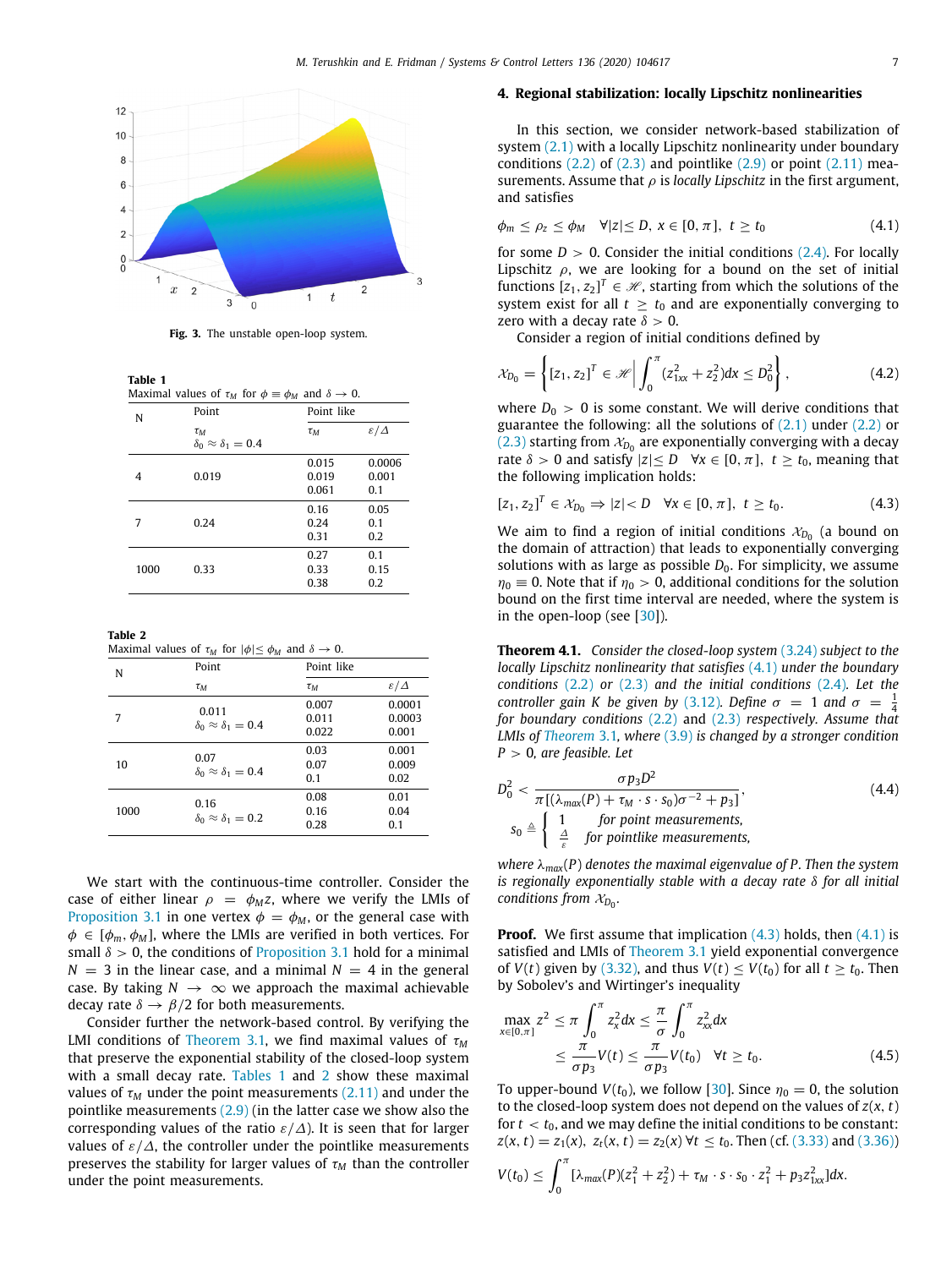By employing Wirtinger's inequality  $(A,1)$  twice, we have

$$
\sigma^2 \int_0^{\pi} z_1^2 dx \leq \int_0^{\pi} z_{1xx}^2 dx,
$$

implying

$$
V(t_0) \leq \int_0^{\pi} \quad \left[ \left[ (\lambda_{max}(P) + \tau_M \cdot s \cdot s_0) \sigma^{-2} + p_3 \right] z_{1xx}^2 + \lambda_{max}(P) z_2^2 \right] dx
$$
  

$$
\leq [(\lambda_{max}(P) + \tau_M \cdot s \cdot s_0) \sigma^{-2} + p_3] D_0^2.
$$

Taking into account  $(4.4)$  $(4.4)$  $(4.4)$ , the latter inequality together with  $(4.5)$ yield for  $t > t_0$ 

$$
\max_{x \in [0,\pi]} z^2 \le \frac{\pi}{\sigma p_3} V(t_0) < D^2. \tag{4.6}
$$

We prove next that under the LMIs of the theorem implication  $(4.3)$  $(4.3)$  $(4.3)$  holds. By contradiction, assume that given some  $[z_1, z_2]^T \in$  $x_{D_0}$  there exists  $t^* > t_0$  such that

$$
\max_{x \in [0,\pi]} z^2(x,t) < D^2 \ t \in [t_0, t^*) \text{ and } \max_{x \in [0,\pi]} z^2(x,t^*) = D^2. \tag{4.7}
$$

Then due to continuity of *V*(*t*), we have *V*(*t*)  $\leq$  *V*(*t*<sub>0</sub>) for all *t*  $\in$  $[t_0, t^*]$ , implying ([4.6](#page-7-1)) for  $t \in [t_0, t^*]$ , i.e.  $\max_{x \in [0, \pi]} z^2(x, t^*) < D^2$ . The latter contradicts  $(4.7)$  and completes the proof.  $\Box$ 

<span id="page-7-3"></span>**Remark 4.1.** Note that in the LMIs of [Theorem](#page-6-1) [4.1](#page-6-1) (for the stability analysis), we can always choose  $p_3 = 1$  and have equivalent conditions. Then in order to enlarge the bound  $D_0$ , in the LMIs of [Theorem](#page-6-1) [4.1](#page-6-1) we choose  $p_3 = 1$  and add the LMI *P* <  $λ$ *I*, where we minimize  $λ$ *.* 

#### *4.1. Numerical example — regional stabilization*

Consider the damped beam equation [\(2.1](#page-1-4)) with  $\rho = 0.1z|z|^q$  $(q \geq 1)$  under boundary conditions ([2.2](#page-1-1)) or ([2.3](#page-1-2)). Here  $|\rho_z| \leq$  $(0.1(1+q)|z|^q \le \phi_M = -\phi_m$  if  $|z| \le (\frac{10\phi_M}{1+q})^{1/q}$ . We choose  $q = 1.5$ and  $\phi_M = 6.2$ , meaning that  $(4.1)$  $(4.1)$  $(4.1)$  holds with  $D = 8.5042$ . As in Section [3.3](#page-5-1), we choose  $\beta = 4$  and  $K = 9.2$ . We use the results of [Table](#page-6-4) [2](#page-6-4) for the minimal number of sensors  $N = 7$  with  $\tau_M = 0.011$ , where in the case of pointlike measurements  $\frac{\varepsilon}{\Delta} =$ 0.0003. To maximize the domain of attraction  $\mathcal{X}_{D_0},$  we employ [Remark](#page-7-3) [4.1.](#page-7-3) Under both, point and pointlike measurements, we obtain

$$
D_0^2 \le 0.0379D^2 = 1.6556^2,
$$

where the LMIs are feasible with  $\lambda = 7.3926$ ,  $p_1 = 7.235$ ,  $p_2 =$ 1.0039,  $s = 4.6352 \cdot 10^{-11}$ .

For simulations we consider the initial conditions of the form  $z_1 = \gamma x^2 (x - \pi)^2$ ,  $z_2 = 0$ ,  $x \in [0, \pi]$ . Therefore, the initial conditions that guarantee stability satisfy the following inequality:

$$
\int_0^{\pi} (z_{1xx}^2 + z_2^2) dx = \gamma^2 \frac{4\pi^5}{5} \le D_0^2,
$$

leading to  $|\gamma| \leq 0.1058$ . Simulations of solutions of the networked system under  $N = 7$ ,  $\tau_M = 0.011$ ,  $MAD = 0.0007$ confirm the theoretical results. [Fig.](#page-7-4) [4](#page-7-4) shows the energy  $E(t) \triangleq$  $\int_0^{\pi} (z_{xx}^2 + z_t^2) dx$  of the closed-loop system for  $\gamma = 0.1058$  and  $\gamma =$ 5.3394 under the point measurements. Note that simulations under the pointlike measurements look similar. From simulations we see that stability is preserved for much larger  $|\gamma| \leq 5.3$  that may illustrate the conservativeness of the results.



<span id="page-7-4"></span><span id="page-7-1"></span>**Fig. 4.**  $E(t)$  of the closed-loop system:  $\gamma = 0.1058$  – solid (scaled by 1.5 · 10<sup>3</sup>),  $ν = 5.3395 - dotted.$ 

#### <span id="page-7-2"></span>**5. Conclusions**

In this paper we designed a network-based distributed controller for the damped semilinear beam equation, based on point or pointlike measurements. Quantitative LMI-based conditions were provided for the minimal number of sensors/actuators and the maximal values of delays and sampling intervals that preserve the exponential stability of the closed-loop system. For beam equations with locally Lipschitz nonlinearities, regional networkbased stabilization was studied.

#### **Declaration of competing interest**

The authors declare that they have no known competing financial interests or personal relationships that could have appeared to influence the work reported in this paper.

#### **CRediT authorship contribution statement**

**Maria Terushkin:** Writing - original draft, Visualization, Investigation. **Emilia Fridman:** Conceptualization, Supervision.

#### **Appendix. Useful lemmas**

The following inequalities will be useful: **Lemma A.1.** *Let*  $z \in \mathcal{H}^1[a, b]$  *be a scalar function, with the bound-ary values stated below. Then the Wirtinger inequality holds [\[31\]](#page-8-30):* 

<span id="page-7-0"></span>
$$
\sigma \int_a^b z^2(\xi) d\xi \le \frac{(b-a)^2}{\pi^2} \int_a^b \left[ \frac{dz(\xi)}{d\xi} \right]^2 d\xi \tag{A.1}
$$

*where*

$$
\sigma = \begin{cases} 1, & \text{if } z(a) = z(b) = 0; \\ \frac{1}{4}, & \text{if } z(a) = 0 \text{ or } z(b) = 0. \end{cases}
$$

*Moreover, the Sobolev inequality is satisfied:*

$$
\max_{z \in (a,b)} z^2(x) \le (b-a) \int_a^b z_x^2(x) dx.
$$
 (A.2)

**Lemma A.2** (*Halanay's Inequality [\[32](#page-8-31)] & p. 138 of [[29\]](#page-8-27)*)**.** *Let* 0 <  $\delta_1 < \delta_0$  and let V :  $[t_0 - h, \infty) \longrightarrow [0, \infty)$  be an absolutely *continuous function that satisfies*

$$
\dot{V}(t)+2\delta_0V(t)-2\delta_1\sup_{-h\leq\theta\leq 0}V(t+\theta)\leq 0,\ t\geq t_0.
$$